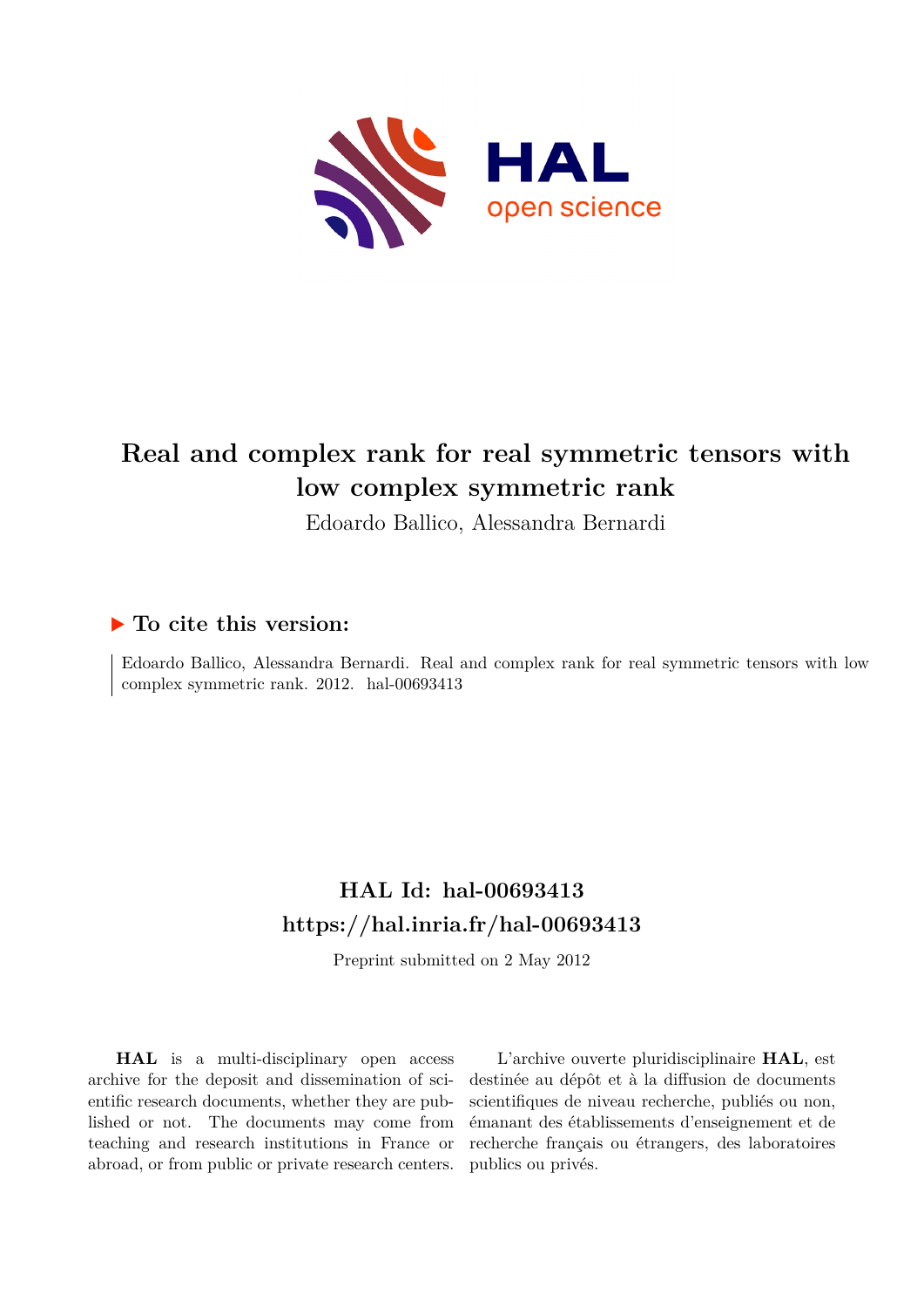# REAL AND COMPLEX RANK FOR REAL SYMMETRIC TENSORS WITH LOW COMPLEX SYMMETRIC RANK

#### EDOARDO BALLICO, ALESSANDRA BERNARDI

ABSTRACT. We study the case of real homogeneous polynomial  $P$  whose minimal real and complex decompositions in terms of powers of linear forms are different. In particularly we will show that, if the sum of the complex and the real ranks of P is smaller or equal than  $3 \deg(P) - 1$ , then the difference of the two decompositions is completely determined either on a line or on a conic.

### **INTRODUCTION**

The tensor decomposition problem into a minimal sum of rank-1 terms, is raising interest and attention from many applied areas as signal processing for telecommunications [13], independent component analysis [9], complexity of matrix multiplication [18], complexity problem of P versus NP [19], quantum physics [14] and phylogenetic [1]. The particular instance in which the tensor is symmetric and hence representable by a homogeneous polynomial, is one of the most studied and developed one (cfr. [15] and references therein). In this last case we say that the rank of a homogeneous polynomial  $P$  of degree  $d$  is the minimum integer  $r$  needed to write it as a linear combination of pure powers of linear forms  $L_1, \ldots, L_r$ :

$$
P = L_1^d + \dots + L_r^d \tag{1}
$$

Most of the papers concerning the abstract theory of the symmetric tensor rank, require that the base field is algebraically closed. However, for the applications, it is very important to consider the case of real polynomials and look at their real decomposition. Namely, one can study separately the case in which the linear forms appearing in (1) are complex or reals. When we look for a minimal complex (resp. real) decomposition as in (1) we say that we are computing the *complex symmetric rank* (resp. *real symmetric rank*) of P and we will indicate it  $r_{\mathbb{C}}(P)$  (resp.  $r_{\mathbb{R}}(P)$ ). **Obviously** 

$$
r_{\mathbb{C}}(P) \leq r_{\mathbb{R}}(P),
$$

and in many cases, such an equality is strict.

In [10] P. Comon and G. Ottaviani studied the real case for bivariate symmetric tensors. Even in this case there are many open conjectures and, up to now, few cases completely settled ([10], [7], [2]).

In this paper we want to study the relation among  $r_{\mathbb{C}}(P)$  and  $r_{\mathbb{R}}(P)$  in the special circumstance in which  $r_{\mathbb{C}}(P) < r_{\mathbb{R}}(P)$ . In particular we will show that, in a certain

<sup>1991</sup> Mathematics Subject Classification. 14N05; 15A69.

Key words and phrases. symmetric tensor rank; Veronese embedding; real symmetric tensor rank.

The authors were partially supported by CIRM of FBK Trento (Italy), Project Galaad of INRIA Sophia Antipolis M´editerran´ee (France), Marie Curie: Promoting science (FP7-PEOPLE-2009-IEF), MIUR and GNSAGA of INdAM (Italy).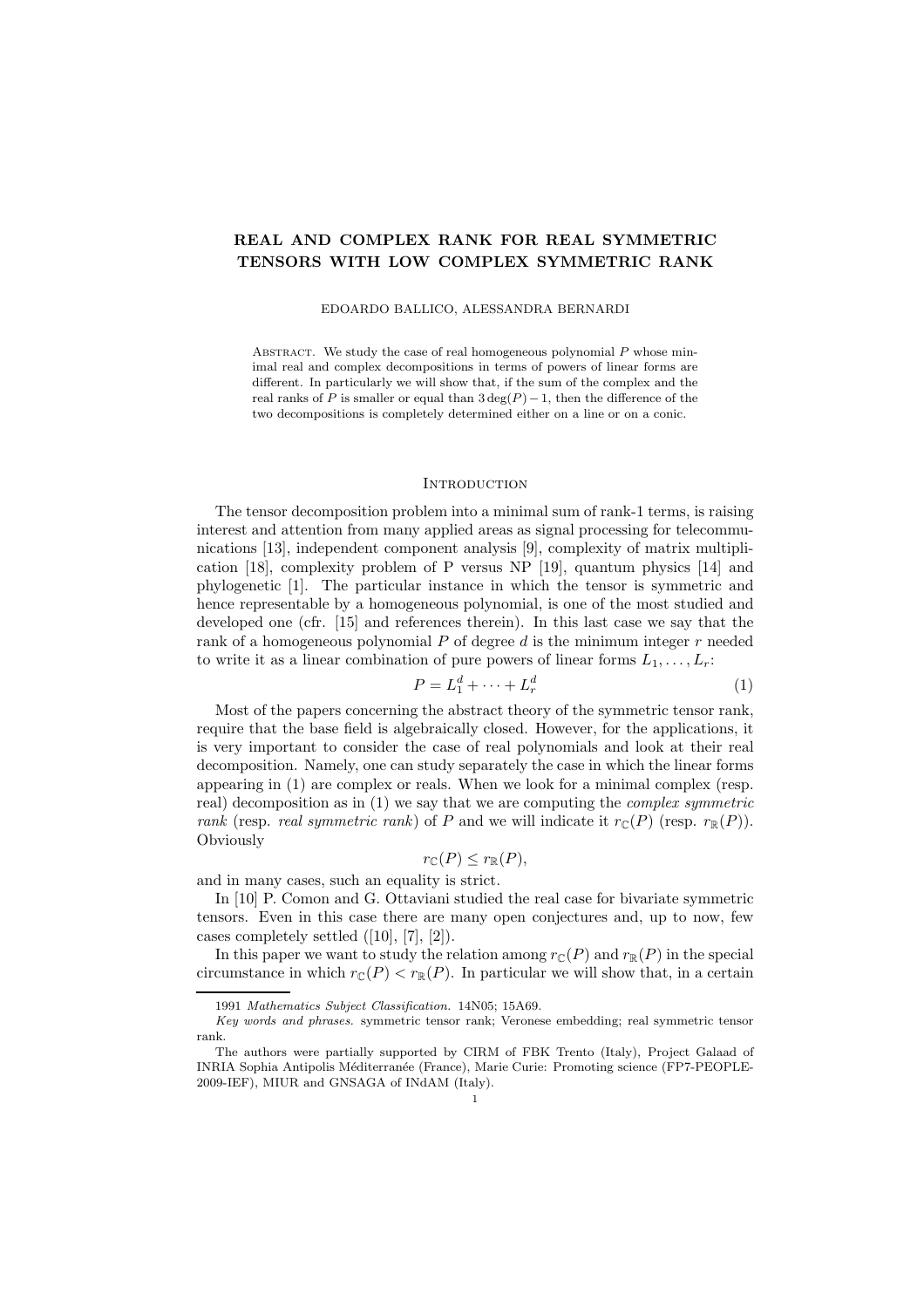range (say,  $r_{\mathbb{C}}(P) + r_{\mathbb{R}}(P) \leq 3 \deg(P) - 1$ ), all homogeneous polynomials P of that degree with  $r_{\mathbb{R}}(P) \neq r_{\mathbb{C}}(P)$  are characterized by the existence of a curve with the property that the sets evincing the real and the complex ranks coincide out of it (see Theorem 1 and Proposition 1 for the precise statement). Let us make an example: let  $P \in S^d \mathbb{R}^{m+1}$  be a real homogeneouspolynomial of degree d in  $m+1$  variables such that  $r_{\mathbb{C}}(P) < r_{\mathbb{R}}(P)$  and  $r_{\mathbb{C}}(P) + r_{\mathbb{R}}(P) \leq 3 \deg(P) - 1$ ; therefore its real and complex decomposition are

$$
P = L_1^d + \dots + L_k^d + M_1^d + \dots + M_s^d,
$$
  

$$
P = N_1^d + \dots + N_h^d + M_1^d + \dots + M_s^d
$$

respectively, with  $k > h$ ,  $M_1, \ldots, M_s \in S^1 \mathbb{R}^{m+1}$ ,  $h + k > d + 2$  and there exist either a line or a conic  $C \subset \mathbb{P}(S^1 \mathbb{R}^{m+1})$  such that  $[L_1], \ldots, [L_k], [N_1], \ldots, [N_h] \in$  $C \subset \mathbb{P}(S^1 \mathbb{R}^{m+1})$ . If C is a line (item (a) in Theorem 1) then both the  $L_i$ 's and the  $N_i$ 's are bilinear forms in the same two "variables". If C is a reduced conic (item (b) in Theorem 1) then the  $L_i$ 's and the  $N_i$ 's are both bilinear forms but in a set of 3 "variables" (for example  $L_i \in \mathbb{R}[x, y]$  while  $N_i \in \mathbb{C}[y, z]$ ). If C is a smooth conic, then  $L_i$ 's and  $N_i$ 's depends on 3 "variables" and their projectivizations lie on C.

## 1. NOTATION AND STATEMENTS

Before giving the precise statement of Theorem 1 we need to introduce the main algebraic geometric tools that we will use all along the paper.

Let  $\nu_d : \mathbb{P}^m \to \mathbb{P}^N$ ,  $N := \binom{m+d}{d} - 1$ , denote the degree d Veronese embedding of  $\mathbb{P}^m$  (say, defined over  $\mathbb{C}$ ). Set  $X_{m,d} := \nu_d(\mathbb{P}^m)$ . For any  $P \in \mathbb{P}^N$ , the *symmetric rank* or *symmetric tensor rank* or, just, the *rank*  $r_{\mathbb{C}}(P)$  of P is the minimal cardinality of a finite set  $S \subset X_{m,d}$  such that  $P \in \langle S \rangle$ , where  $\langle \rangle$  denote the linear span (here the linear span is with respect to complex coefficients), and we will say that S evince  $r_{\mathbb{C}}(P)$ . Notice that the Veronese embedding  $\nu_d$  is defined over  $\mathbb{R}$ , i.e.  $\nu_d(\mathbb{P}^m(\mathbb{R})) \subset \mathbb{P}^N(\mathbb{R})$ . For each  $P \in \mathbb{P}^N(\mathbb{R})$  the *real symmetric rank*  $r_{\mathbb{R}}(P)$  of P is the minimal cardinality of a finite set  $S \subset \mathbb{P}^m(\mathbb{R})$  such that  $P \in \langle \nu_d(S) \rangle_{\mathbb{R}}$ , where  $\langle \rangle_{\mathbb{R}}$  means the linear span with real coefficients, and we will say that S evince  $r_{\mathbb{C}}(P)$ . The integers  $r_{\mathbb{R}}(P)$  is well-defined, because  $\nu_d(\mathbb{P}^m(\mathbb{R}))$  spans  $\mathbb{P}^N(\mathbb{R})$ .

Let us fix some notation: If  $C, S \subset \mathbb{P}^m$  is either a curve or a subspace and  $S \subset \mathbb{P}^m$  is a set such that  $\nu_d(S)$  evinces the rank (complex or real) of a point  $P \in \mathbb{P}^N$ , we will use the following abbreviations:

$$
S_C := S \cap C,
$$
  

$$
S_{\hat{C}} := S \setminus (S \cap C).
$$

**Theorem 1.** Let  $P \in \mathbb{P}^N(\mathbb{R})$  be such that  $r_{\mathbb{C}}(P) + r_{\mathbb{R}}(P) \leq 3d - 1$  and  $r_{\mathbb{C}}(P) \neq 0$  $r_{\mathbb{R}}(P)$ *. Fix any set*  $S_{\mathbb{C}} \subset \mathbb{P}^m(\mathbb{C})$  *and*  $S_{\mathbb{R}} \subset \mathbb{P}^m(\mathbb{R})$  *such that*  $\nu_d(S_{\mathbb{C}})$  *and*  $\nu_d(S_{\mathbb{R}})$ *evince*  $r_{\mathbb{C}}(P)$  *and*  $r_{\mathbb{R}}(P)$  *respectively. Then one of the following cases (a), (b), (c) occurs:*

- (a) There is a line  $l ⊂ \mathbb{P}^m$  defined over ℝ and with the following properties:
	- (*i*)  $S_{\mathbb{C}}$  and  $S_{\mathbb{R}}$  *coincide out of the line l in a set*  $S_i$ :

$$
S_{\mathbb{C}} \setminus S_{\mathbb{C}} \cap l = S_{\mathbb{R}} \setminus S_{\mathbb{R}} \cap l =: S_{\hat{l}};
$$

- *(ii)* Then there is a point  $P_l \in \langle \nu_d(S_{\mathbb{C},l}) \rangle \cap \langle \nu_d(S_{\mathbb{R},l}) \rangle$  *such that*  $\nu_d(S_{\mathbb{C},l})$  *evinces*  $r_{\mathbb{C}}(P_l)$ *,*  $\nu_d(S_{\mathbb{R},l})$  *evinces*  $r_{\mathbb{R}}(P_l)$ *;*
- $(iii)$   $\sharp(S_{\mathbb{C},l} \cup S_{\mathbb{R},l}) \geq d + 2$  *and*  $\sharp(S_{\mathbb{C},l}) < \sharp(S_{\mathbb{R},l}).$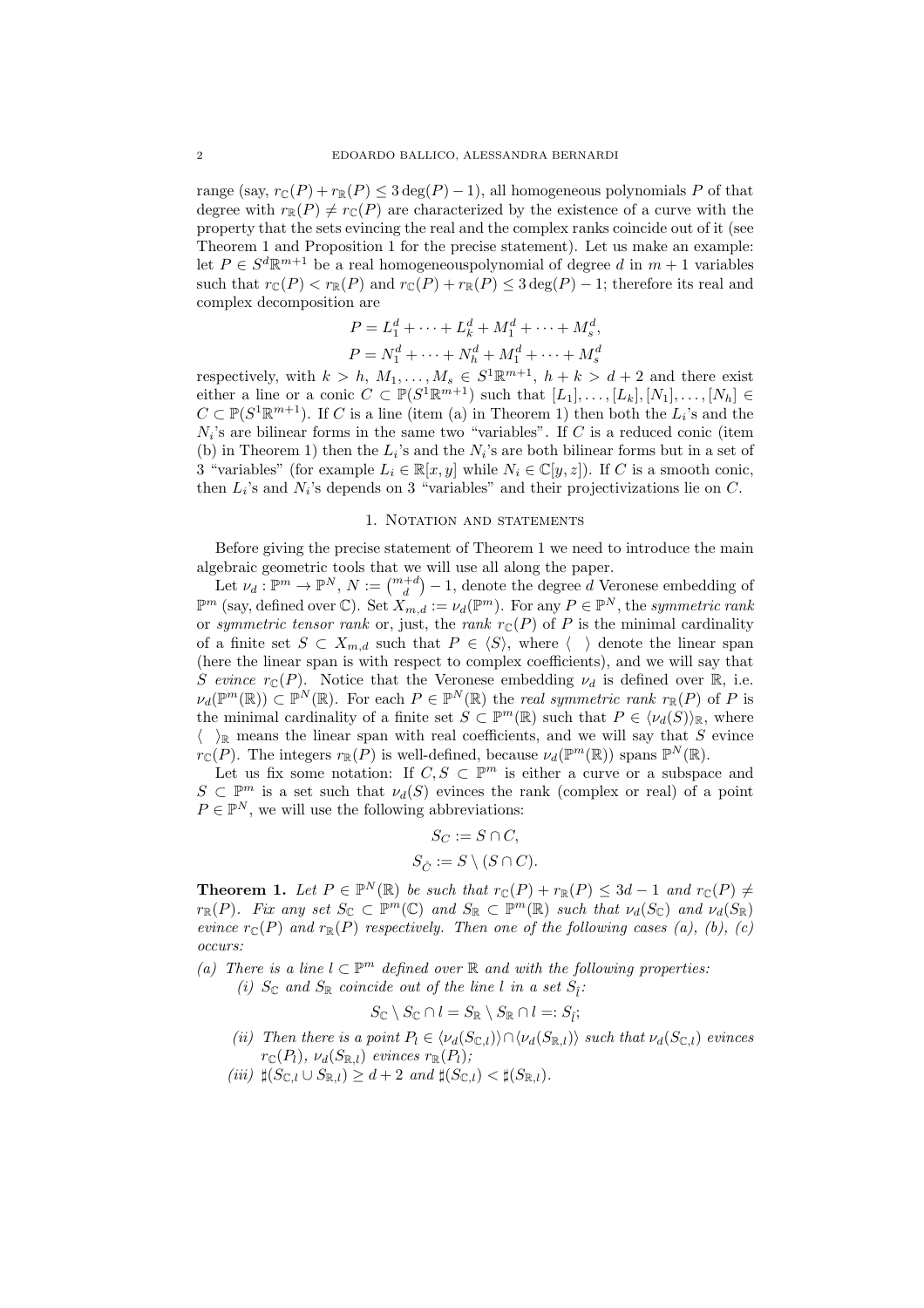*(b)* There is a conic  $C \subset \mathbb{P}^m$  defined over  $\mathbb R$  and with the following properties: *(i)*  $S_{\mathbb{C}}$  *and*  $S_{\mathbb{R}}$  *coincide out of the conic C in a set*  $S_{\hat{C}}$ *:* 

$$
S_{\mathbb{C}} \setminus S_{\mathbb{C},C} = S_{\mathbb{R}} \setminus S_{\mathbb{R}} \cap C =: S_{\hat{C}};
$$

- *(ii)* There is a point  $P_C \in \langle \nu_d(S_{\mathbb{C},C}) \rangle \cap \langle \nu_d(S_{\mathbb{R},C}) \rangle$  *such that*  $\nu_d(S_{\mathbb{C},C})$  *evinces*  $r_{\mathbb{C}}(P_C)$ *,*  $\nu_d(S_{\mathbb{R},C})$  *evinces*  $r_{\mathbb{R}}(P_C)$ *;*
- *(iii)*  $\sharp(S_{\mathbb{C},C} \cup S_{\mathbb{R},C}) \geq 2d + 2$  *and*  $\sharp(S_{\mathbb{C},C}) < \sharp(S_{\mathbb{R},C})$ *;*
- *(iv) If* C *is reducible, say*  $C = l_1 \cup l_2$  *with*  $Q = l_1 \cap l_2$ *, then*  $\sharp((S_{\mathbb{C}} \cup S_{\mathbb{R}}) \cap (l_i \setminus S_{\mathbb{C}}))$  $(Q)$ )  $\geq d+1$  *for*  $i \in \{1,2\}$ *.*
- $(c)$  *m* ≥ 3 *and there are* 2 *disjoint lines*  $l, r \subset \mathbb{P}^m$  *defined over* R *with the following properties:*

*(i)*  $S_{\mathbb{C}}$  *and*  $S_{\mathbb{R}}$  *coincide out of the union*  $\Gamma := l \cap r$  *in a set*  $S_{\hat{r}}$ *:* 

$$
S_{\mathbb{C}}\setminus S_{\mathbb{C}}\cap (l\cup r)=S_{\mathbb{R}}\setminus S_{\mathbb{R}}\cap (l\cup r):=S_{\hat{\Gamma}};
$$

*(ii)*  $\sharp (S_{\Box} \cup S_{\mathbb{R}})_r > d + 2$  *and*  $\sharp (S_{\Box} \cup S_{\mathbb{R}})_r > d + 2$ .

**Proposition 1.** Take  $(P, S_{\mathbb{C}}, S_{\mathbb{R}})$  *as in Theorem 1.* 

- *(A)* If  $(P, S_{\mathbb{C}}, S_{\mathbb{R}})$  *is as in case (a), then*  $\nu_d(S_{\mathbb{C},l})$  *(resp.*  $\nu_d(S_{\mathbb{R},l})$ *) evinces the complex (resp. real) symmetric rank of*  $P_l$ .
- *(B)* If  $(P, S_{\mathbb{C}}, S_{\mathbb{R}})$  *is as in (b) with* C *a smooth conic, then*  $\nu_d(S_{\mathbb{C},C})$  *(resp.*  $\nu_d(S_{\mathbb{R},C})$ ) *evinces the complex (resp. real) symmetric rank of*  $P_C$ .
- *(C)* If  $(P, S_{\mathbb{C}}, S_{\mathbb{R}})$  *is as in case (c) with respect to the disjoint lines* l, r, then:
	- *(I)* The set  $\langle \nu_d(S_{\hat{\Gamma}}) \rangle \cap \langle \nu_d(\Gamma) \rangle$  *is a single point,*  $O_{\Gamma} \in \mathbb{P}^N(\mathbb{R})$ *;*  $\nu_d(S_{\mathbb{C},\Gamma})$  *evinces*  $r_{\mathbb{C}}(O_{\Gamma})$  *and*  $\nu_d(S_{\mathbb{R},\Gamma})$  *evinces*  $O_{\Gamma}$ *.*
	- *(II)* The set  $\langle \{O_{\Gamma}\}\cup \nu_d(l)\rangle \cap \langle \nu_d(l)\rangle$  *(resp.*  $\langle \{O_{\Gamma}\}\cup \nu_d(r)\rangle \cap \langle \nu_d(r)\rangle$ *) is formed by a unique point*  $O_l \in \mathbb{P}^N(\mathbb{R} \text{ (resp. } O_r \in \mathbb{P}^N(\mathbb{R})\text{)};$  $S_{\mathbb{C},l}$  *(resp.*  $S_{\mathbb{C},r}$ *)* evinces  $r_{\mathbb{C}}(O_l)$  *(resp.*  $r_{\mathbb{C}}(O_r)$ *)*;  $S_{\mathbb{R},l}$  *(resp.*  $S_{\mathbb{R},r}$ *)* evinces  $r_{\mathbb{R}}(O_l)$  *(resp*  $r_{\mathbb{R}}(O_r)$ *)*.

### 2. The proofs

**Remark 1.** Let  $S \subset \mathbb{P}^N(\mathbb{R})$ . It is noteworthy that S can be used to spann both a real space  $\langle S \rangle_{\mathbb{R}} \subset \mathbb{P}^N(\mathbb{R})$  and a complex space  $\langle S \rangle_{\mathbb{C}} \subset \mathbb{P}^N(\mathbb{C})$  of the same dimension and  $\langle S \rangle_{\mathbb{C}} \cap \mathbb{P}^N(\mathbb{R}) = \langle S \rangle_{\mathbb{R}}$ . In the following we will always use  $\langle \rangle$  to denote  $\langle S \rangle_{\mathbb{C}}$ 

**Remark 2.** Fix  $P \in \mathbb{P}^N$  and a finite set  $S \subset \mathbb{P}^N$  such that S evinces P. Fix any  $E \subsetneq S$ . Then the set  $\langle {P} \cup E \rangle \cap \langle S \setminus E \rangle$  is a single point (call it  $P_1$ ). If S evinces  $r_{\mathbb{C}}(P)$ , then  $S \setminus E$  evinces  $r_{\mathbb{C}}(P_1)$ . Now assume  $P \in \mathbb{P}^N(\mathbb{R})$  and  $S \subset \mathbb{P}^N(\mathbb{R})$ . Then  $P_1 \in \mathbb{P}^N(\mathbb{R})$ . If S evinces  $r_{\mathbb{R}}(P)$ , then  $S \setminus E$  evinces  $r_{\mathbb{R}}(P_1)$ .

**Lemma 1.** Let  $C \subset \mathbb{P}^m$  be a reduced curve of degree t with  $t = 1, 2$ . Consider the *finite sets*  $A, B \subset \mathbb{P}^m$  *with*  $B$  *reduced. Indicate*  $A \cup B \setminus (A \cup B) \cap C$ *) with*  $(A \cup B)_{\hat{C}}$ *. Assume that for* d > t *we have that:*

$$
h^1(\mathcal{I}_{(A\cup B)_{\hat{C}}}(d-t))=0.
$$

*Assume the existence of*  $P \in \langle \nu_d(A) \rangle \cap \langle \nu_d(B) \rangle$  *and*  $P \notin \langle \nu_d(S') \rangle$  *for any*  $S' \subsetneq A$ *and any*  $S' \subsetneq B$ *. Then* 

 $A_{\hat{C}} = B_{\hat{C}}$ 

*where*  $A_{\hat{C}} := A \setminus A \cap C$  *and*  $B_{\hat{C}} := B \setminus B \cap C$ .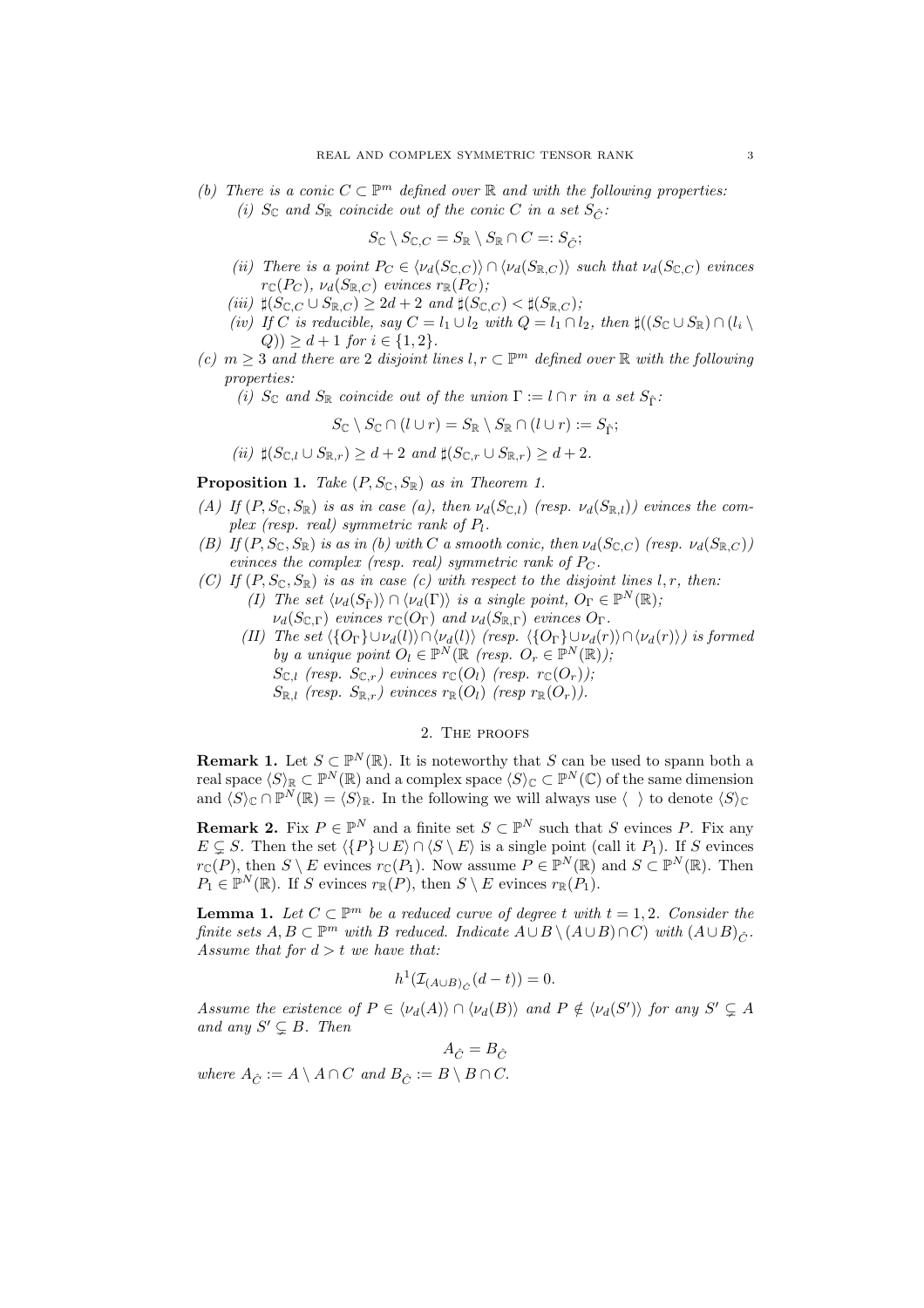*Proof.* The case  $t = 1$  is [4, Lemma 8]. If  $t = 2$ , then either C is a conic or  $m \geq 3$ and C is a disjoint union of 2 lines. In both cases we have  $h^0(\mathcal{I}_C(t)) > 0$  and the linear system  $|\mathcal{I}_C(t)|$  has no base points outside C. Since  $A \cup B$  is a finite set, there is  $M \in |\mathcal{I}_C(t)|$  such that  $M \cap (A \cup B) = C \cap (A \cup B)$ . Look at the residual exact sequence (also called the Castelnuovo's exact sequence):

$$
0 \to \mathcal{I}_{(A \cup B)_{\hat{C}}}(d-t) \to \mathcal{I}_{A \cup B}(d) \to \mathcal{I}_{(A \cup B) \cap M,M}(d) \to 0
$$
 (2)

We can now repeat the same proof of [4, Lemma 8] but starting with (2) instead of the exact sequence used there (cfr. first displayed formula in the proof of [4, Lemma 8]). We will therefore get  $A_{\hat{M}} = B_{\hat{M}}$ . Now, since  $M \cap (A \cup B) = C \cap (A \cup B)$ , we are done. are done.  $\Box$ 

We are now going to prove Theorem 1 together with Proposition 1. Since the proof is long and hinged, we put margin right notes to help the read in keeping track of where we prove each item of Theorem 1 and Proposition 1. We will use the acronym "tbc" to mean that the proof of that item has "to be completed".

*Proofs of Theorem 1 and of Proposition 1*

Fix  $P \in \mathbb{P}^N(\mathbb{R})$  such that  $r_{\mathbb{C}}(P) + r_{\mathbb{R}}(P) \leq 3d - 1$  and  $r_{\mathbb{C}}(P) \neq r_{\mathbb{R}}(P)$ . Fix any set  $S_{\mathbb{C}} \subset \mathbb{P}^m(\mathbb{C})$  such that  $\nu_d(S_{\mathbb{C}})$  evinces  $r_{\mathbb{C}}(P)$  and any  $S_{\mathbb{R}} \subset \mathbb{P}^m(\mathbb{R})$  such that  $\nu_d(S_{\mathbb{R}})$  evinces  $r_{\mathbb{R}}(P)$ .

By applying [3], Lemma 1, we immediately get that

$$
h^1(\mathcal{I}_{S_{\mathbb{C}}\cup S_{\mathbb{R}}}(d))>0.
$$

Since  $\sharp(S_{\mathbb{C}}) + \sharp(S_{\mathbb{R}}) \leq 3d - 1$ , either there is a line  $l \subset \mathbb{P}^m$  such that  $\sharp(S_{\mathbb{C}}, \cup S_{\mathbb{R},l}) \geq$  $d+2$  or there is a conic C such that  $\sharp(S_{\mathbb{C},C}\cup S_{\mathbb{R},C})\geq 2d+2$  ([12], Theorem 3.8). We are going to study separately these two cases in items (1) and (2) below.

(1) In this step we assume the existence of a line  $l \subset \mathbb{P}^m$  such that

 $\sharp (S_{\mathbb{C},l} \cup S_{\mathbb{R},l}) \geq d+2.$ 

This hypothesis, together with  $r_{\mathbb{R}}(P) \neq r_{\mathbb{C}}(P)$ , immediately implies case (aiii) [Thm.1, aiii] of the statement of the theorem.

> We are now going to distinguish the case  $h^1(\mathcal{I}_{S_{\mathbb{C}} \cup S_{\mathbb{R}}}(d-1)) = 0$  (item (1.1) below) from the case  $h^1(\mathcal{I}_{S_{\mathbb{C}} \cup S_{\mathbb{R}}}(d-1)) > 0$  (item (1.2) below).

(1.1) Assume  $h^1(\mathcal{I}_{S_{\mathbb{C}} \cup S_{\mathbb{R}}}(d-1)) = 0.$ 

First of all, observe that the line  $l \subset \mathbb{P}^m$  is well defined over  $\mathbb R$  since it contains at least 2 points of  $S_{\mathbb{R}}$  (Remark 1). Then, by Lemma 1, we have that  $S_{\mathbb{C}}$  and  $S_{\mathbb{R}}$ have to coincide out of the line l:

$$
S_{\mathbb{C}}\setminus S_{\mathbb{C},l}=S_{\mathbb{R}}\setminus S_{\mathbb{R},l}:=S_{\hat{l}},
$$

[Thm.1, ai (tbc)] and this proves (ai) of the statement of the theorem in this case (1.1).

The fact that  $\sharp(S_{\mathbb{C}}) < \sharp(S_{\mathbb{R}})$  implies that  $\sharp(S_{\mathbb{R},l}) > (d+2)/2$  and  $\sharp(S_{\hat{l}}) \leq d$ , hence  $h^1(\mathcal{I}_{S_i \cup l}(d)) = 0$ . Therefore we have that  $\dim \langle \nu_d(S_i \cup l) \rangle = \sharp(S_i) + d + 1$ ,  $\dim(\langle \nu_d(S_{\hat{l}}) \rangle) = \sharp(S_{\hat{l}}) - 1$  and  $\dim(\langle \nu_d(l) \rangle) = d+1$ , and Grassmann's formula gives  $\langle \nu_d(S_{\hat{l}}) \rangle \cap \langle \nu_d(l) \rangle = \emptyset.$ 

Since  $P \in \langle \nu_d(S_{\hat{l}} \cup S_{\mathbb{C}}) \rangle$  and  $S_{\mathbb{C},l} \subset l$ , the set  $\langle \nu_d(S_{\hat{l}}) \cup \{P\} \rangle \cap \langle \nu_d(l) \rangle$  is a single point,  $P_l \in \mathbb{P}^N(\mathbb{R})$ .

Since  $P \in \langle \nu_d(S_{\mathbb{C}}) \rangle$  and  $P \notin \langle \nu_d(S'_{\mathbb{C}}) \rangle$  for any  $S' \subsetneq S_{\mathbb{C}}$ , the set  $\langle \nu_d(S_i) \cup \{P\} \rangle \cap$ 

$$
f_{\rm{max}}
$$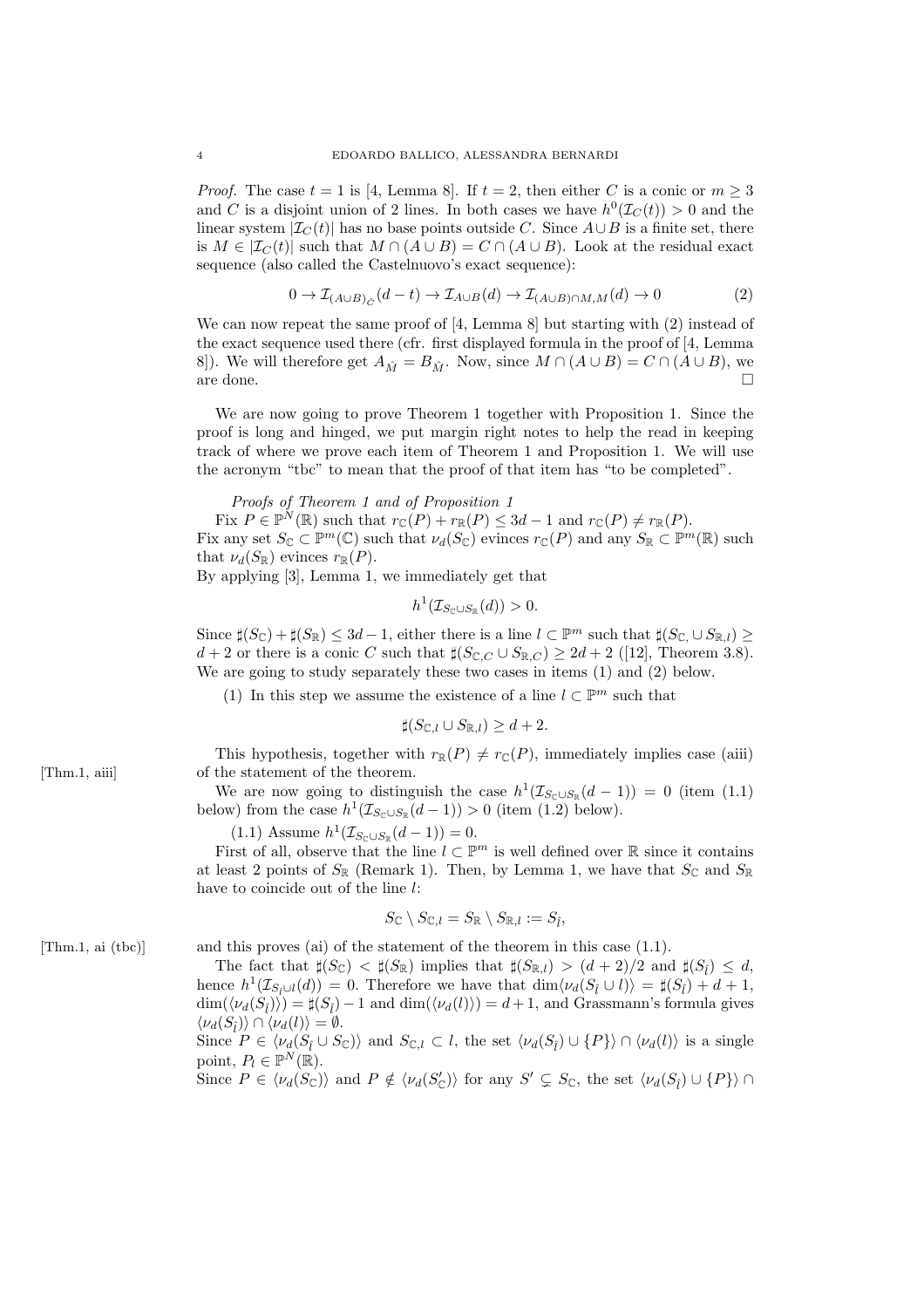$\langle \nu_d(S_{\mathbb{C},l}) \rangle$  is a single point,  $P_C$  (Remark 2). Then obviously:

$$
P_C = P_l \in \mathbb{P}^N(\mathbb{R}).
$$

Since  $\nu_d(S_{\mathbb{C}})$  evinces  $r_{\mathbb{C}}(P)$ , then  $\nu_d(S_{\mathbb{C}}_l)$  evinces  $P_l$  (Remark 2). In the same way we see that  $\langle \nu_d(S_{\tilde{l}}) \cup \{P\} \rangle \cap \langle \nu_d(S_{\mathbb{R},l}) \rangle = \{P_l\}$  and that  $\nu_d(S_{\mathbb{R},l})$  evinces  $r_{\mathbb{R}}(P_l)$ . This proves (aii) of Theorem 1 and (A) of Proposition 1 in this case (1.1). [Thm.1, aii (tbc)]

(1.2) Assume 
$$
h^1(\mathcal{I}_{S_{\mathbb{C}} \cup S_{\mathbb{R}}}(d-1)) > 0
$$
.

First of all, observe that there exists a line  $r \subset \mathbb{P}^m$  such that  $\sharp(r \cap (S_{\mathbb{C}} \cup S_{\mathbb{R}})_i) \geq$ d + 1, because  $\sharp (S_{\mathbb{C}} \cup S_{\mathbb{R}})_i \leq 3d - 1 - d - 2 \leq 2(d - 1) + 1$ . By the same reason, if we write:  $C := l \cup r$ , we get that  $\sharp (S_{\mathbb{C}} \cup S_{\mathbb{R}})_{\hat{C}} \leq 3d - 1$  $d-2-d-1 \leq d-2$  and hence  $h^1(\mathcal{I}_{(S_{\mathbb{C}} \cup S_{\mathbb{R}})_{\hat{C}}}(d-2)) = 0$  (e.g. by [5], Lemma 34, or by [12], Theorem 3.8). Lemma 1 gives:

$$
S_{\mathbb{C},\hat{C}} = S_{\mathbb{R},\hat{C}}.\tag{3}
$$

– Assume for the moment  $l \cap r \neq \emptyset$ . In this case, Remark 2 shows that we are in case (b) of the statement of the theorem. Therefore (3) proves (bi) in the case that the conic C in (b) in the statement of the theorem is reduced. Moreover, condition [Thm.1, bi (tbc)] (biv) is satisfied, because  $\sharp (r \cap (S_{\mathbb{C}} \cup S_{\mathbb{R}})_i) \geq d+1$ ).

– Now assume  $l \cap r = \emptyset$ . We will check that we are in case (a) with respect to the line l if  $\sharp(S_{\mathbb{C},r} \cup S_{\mathbb{R},r}) = d+1$ , while we are in case (c) with respect to the lines l and r if  $\sharp(S_{\mathbb{C},r} \cup S_{\mathbb{R},r}) \geq d+2$ , and the case  $\sharp(S_{\mathbb{C},l} \cup S_{\mathbb{R},l}) = \sharp(S_{\mathbb{C},r} \cup S_{\mathbb{R},r}) = d+1$ is not occuring.

Set  $\Gamma := l \cup r$ . Since  $r \cap l = \emptyset$ , we have  $\dim(\Gamma) = 3$  and hence  $m \geq 3$ .

 $-$  Assume for the moment  $m \geq 4$ . Hence  $\sharp(S_{\mathbb{C}} \cup S_{\mathbb{R}})_{\widehat{(\Gamma)}} \leq d$  and  $h^1(\mathcal{I}_{(S_{\mathbb{C}} \cup S_{\mathbb{R}})_{\widehat{(\Gamma)}}}(d 1) = 0$ . Therefore:

$$
S_{\mathbb{C},\widehat{(\Gamma)}} = S_{\mathbb{R},\widehat{(\Gamma)}}\tag{4}
$$

and the set  $\langle {P} \cup \nu_d(S_{\mathbb{C}, {\widehat{(\Gamma)}}}) \rangle \cap \langle \nu_d(\langle \Gamma \rangle) \rangle$  is a single real point:

$$
O := \langle \{P\} \cup \nu_d(S_{\mathbb{C}, \widehat{(\Gamma)}}) \rangle \cap \langle \nu_d(\langle \Gamma \rangle) \rangle \in \mathbb{P}^N(\mathbb{R}),\tag{5}
$$

 $\nu_d(S_{\mathbb{C},\Gamma})$  evinces  $r_{\mathbb{C}}(O)$  and  $\nu_d(S_{\mathbb{R},\Gamma})$  evinces  $r_{\mathbb{R}}(O)$ . Now, (4) implies that if we are either in case (a) or in case (c) of the theorem, we can simply study what happens at  $S_{\mathbb{C},\langle\Gamma\rangle}$  and at  $S_{\mathbb{R},\langle\Gamma\rangle}$ , which means that we can reduce our study to the case  $m = 3$ , since  $\langle \Gamma \rangle = \mathbb{P}^3$ .

— Until step (2) below, we will assume  $m = 3$ .

The linear system  $|\mathcal{I}_{\Gamma}(2)|$  on  $\langle \Gamma \rangle$  has no base points outside  $\Gamma$  itself. Since  $S_{\Gamma} \cup S_{\mathbb{R}}$ is finite, there is a smooth quadric surface W containing  $\Gamma$  such that

$$
S_{\mathbb{C},W} \cup S_{\mathbb{R},W} = S_{\mathbb{C},\Gamma} \cup S_{\mathbb{R},\Gamma}.
$$

Moreover, such a  $W$  can be found among the real smooth quadrics, since  $l$  and  $r$ are real lines.

Since  $\sharp (S_{\mathbb{C},\langle \Gamma \rangle} \cup S_{\mathbb{R},\langle \Gamma \rangle})_{\hat{W}} \leq d-1$ , we have  $h^1(\mathcal{I}_{(S_{\mathbb{C}} \cup S_{\mathbb{R}})_{\hat{W}}}(d-2)) = 0$ . Hence Lemma 1 applied to the point  $O$  defined in  $(5)$ , gives:

$$
(S_{\mathbb{C},\langle \Gamma \rangle})_{\hat{W}} = (S_{\mathbb{R},\langle \Gamma \rangle})_{\hat{W}},
$$

 $[Prop.1, A (the)]$ 

 $[Thm.1, biv]$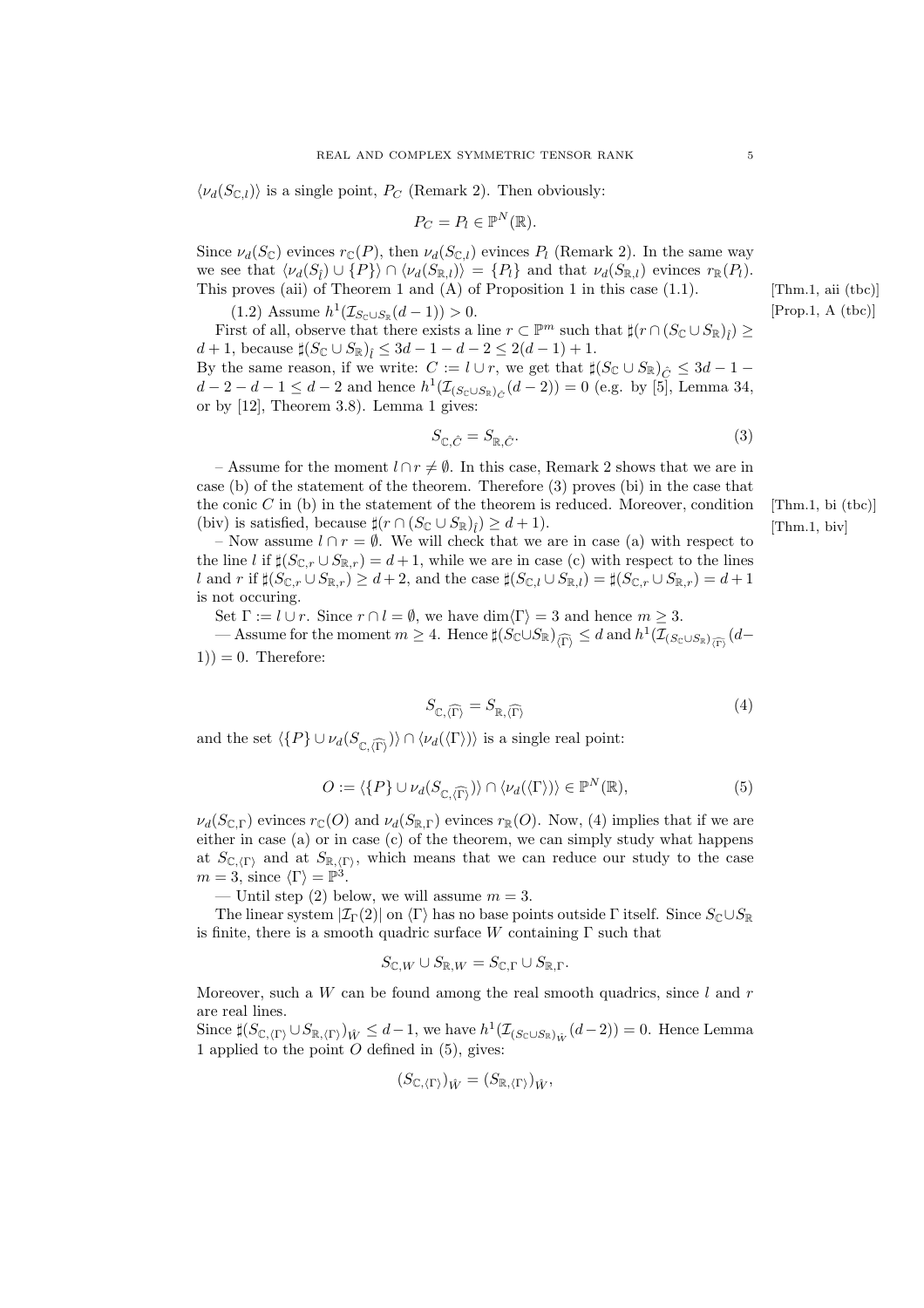$\langle \{O\} \cup \nu_d(S_{\mathbb{C},\langle\Gamma,\rangle})_{\hat{W}}\rangle \cap \langle \nu_d(W)\rangle$  is a single real point

$$
O' = \langle \{O\} \cup \nu_d(S_{\mathbb{C}, \langle \Gamma, \rangle})_{\hat{W}} \rangle \cap \langle \nu_d(W) \rangle \in \mathbb{P}^N(\mathbb{R}),
$$
\n(6)

and  $\nu_d(S_{\mathbb{C},W})$  evinces  $r_{\mathbb{C}}(O')$ . If  $(O',S_{\mathbb{C},W},S_{\mathbb{R},W})$  is either as in case (a) or in case (c) of the statement of the theorem, then  $(O, S_{\mathbb{C},\langle \Gamma \rangle}, S_{\mathbb{R},\langle \Gamma \rangle})$  is in the same case. Consider the the system  $|(1,0)|$  of lines on the smooth quadric surface W containing Γ. In this contest we have that  $h^1(W, \mathcal{O}_W(d-2, d)) = 0$ , and hence the restriction map  $H^0(W, \mathcal{O}_W(d)) \to H^0(\Gamma, \mathcal{O}_\Gamma(d))$  is surjective. Therefore

$$
h^1(W, \mathcal{I}_{W \cap (S_{\mathbb{C}} \cup S_{\mathbb{R}})}(d)) = h^1(l, \mathcal{I}_{l \cap (S_{\mathbb{C}} \cup S_{\mathbb{R}}),l}(d)) + h^1(r, \mathcal{I}_{r \cap (S_{\mathbb{C}} \cup S_{\mathbb{R}}),r}(d)).
$$

Now, this last equality, together with the facts that  $\nu_d(S_{\mathbb{C},W})$  and  $\nu_d(S_{\mathbb{R},W})$  are linearly independent and  $(S_{\mathbb{C}} \cup S_{\mathbb{R}})_W \subset \Gamma$ , gives:

$$
\dim(\langle \nu_d(S_{\mathbb{C},W}) \rangle \cap \langle \nu_d(S_{\mathbb{R},W}) \rangle) = \sharp(S_{\mathbb{C}} \cap S_{\mathbb{R}})_l + \sharp(S_{\mathbb{C}} \cap S_{\mathbb{R}})_r + h^1(l, \mathcal{I}_{l \cap (S_{\mathbb{C}} \cup S_{\mathbb{R}}),l}(d)) + h^1(r, \mathcal{I}_{r \cap (S_{\mathbb{C}} \cup S_{\mathbb{R}}),r}(d)).
$$
\n(7)

(1.2.1) Observe that (7) implies that the case  $\sharp (S_{\mathbb{C}} \cup S_{\mathbb{R}})_r = \sharp (S_{\mathbb{C}} \cup S_{\mathbb{R}})_l =$  $d+1$  cannot happen because there is no contribution from  $h^1(l, \mathcal{I}_{l \cap (S_{\mathbb{C}} \cup S_{\mathbb{R}}),l}(d))$  +  $h^1(r,\mathcal{I}_{r\cap (S_{\mathbb{C}}\cup S_{\mathbb{R}}),r}(d))$  since both terms, in this case, are equal to 0. So, we can assume that at least  $\sharp (S_{\mathbb{C}} \cup S_{\mathbb{R}})_l > d+1$ .

 $(1.2.2)$  Assume  $\sharp (S_{\mathbb{C}} \cup S_{\mathbb{R}})_r = d + 1$  and  $\sharp (S_{\mathbb{C}} \cup S_{\mathbb{R}})_l > d + 1$ . To prove that we are in case (a) with respect to l it is sufficient to prove  $S_{\mathbb{C},r} = S_{\mathbb{R},r}$ . We have  $\dim \langle \nu_d(S_{\mathbb{C}} \cup S_{\mathbb{R}}) \rangle = \sharp(S_{\mathbb{C}} \cup S_{\mathbb{R}}) - 1 - h^1(\mathcal{I}_{S_{\mathbb{C}} \cup S_{\mathbb{R}}}(d)).$  Since  $\nu_d(S_{\mathbb{C}})$  and  $\nu_d(S_{\mathbb{R}})$ are linearly independent,  $\sharp(S_{\mathbb{C}} \cup S_{\mathbb{R}}) = \sharp(S_{\mathbb{C}}) + \sharp(S_{\mathbb{R}}) - \sharp(S_{\mathbb{C}} \cap S_{\mathbb{R}}), \sharp(S_{\mathbb{C},l} \cup S_{\mathbb{R},l}) =$  $\sharp (S_{\mathbb{C},l}) + \sharp (S_{\mathbb{R},l}) - \sharp (S_{\mathbb{C},l} \cap S_{\mathbb{R},l})$  and  $h^1(\mathcal{I}_{S_{\mathbb{C}} \cup S_{\mathbb{R}}}(d)) = h^1(l,\mathcal{I}_{S_{\mathbb{C},l} \cup S_{\mathbb{R},l}})$ , Grassmann's formula gives that  $\langle \nu_d(S_{\mathbb{C}})\rangle \cap \langle \nu_d(S_{\mathbb{R}})\rangle$  is generated by  $\langle \nu_d(S_{\mathbb{C},l})\rangle \cap \langle \nu_d(S_{\mathbb{R},l})\rangle$ . Since  $P \notin \langle \nu_d(S') \rangle$  for any  $S' \subsetneq S_{\mathbb{C}}$ , we get  $S_{\mathbb{C}} = S_{\mathbb{C},l} \cup (S_{\mathbb{C}} \cap S_{\mathbb{R}})_{\hat{l}}$ , i.e.  $S_{\hat{l}} = S_{\mathbb{R}} \setminus S_{\mathbb{C},l}$ . Hence we are in case (a). Therefore (3) proves the case (ai) of the statement of [Thm.1, ai] the theorem also for the case (1.2) that we are treating now. The point  $P_l$  of the statement of the theorem can here be identified with the point  $O'$  defined in (6). [Thm.1, aii] This concludes the proofs of cases (a) of Theorem 1, and (A) of Proposition 1. [Prop.1, A] (1.2.3) Assume that both  $\sharp (S_{\mathbb{C}} \cup S_{\mathbb{R}})_r \geq d+2$  and  $\sharp (S_{\mathbb{C}} \cup S_{\mathbb{R}})_l \geq d+2$ .

We need to prove that we are in case (c). Recall that  $S_{\mathbb{C},\hat{\Gamma}} = S_{\mathbb{R},\hat{\Gamma}}$  and that  $h^1(\mathcal{I}_{S_{\mathbb{C},\hat{\Gamma}}\cup\Gamma}(d)) = 0$ . The latter equality implies, as in Remark 2, that  $\langle \{P\} \cup$  $\nu_d(S_{\mathbb{C},\Gamma})\rangle \cap \langle \nu_d(\Gamma) \rangle$  is a single real point  $O_1$ , that  $\nu_d(S_{\mathbb{C},\Gamma})$  evinces  $r_{\mathbb{C}}(O_1)$  and that  $\nu_d(S_{\mathbb{R},\Gamma})$  evinces  $O_1$ . Now  $O_1$  plays the role of  $O_{\Gamma}$  of case (CI) in Proposition 1.

Since  $\langle \nu_d(l)\rangle \cap \langle \nu_d(r)\rangle = \emptyset$  and  $O_1 \in \langle \nu_d(\Gamma)\rangle$  the sets  $\langle O_1 \rangle \cup \nu_d(l)\rangle \cap \langle \nu_d(l)\rangle$  (resp.  $\langle \{O_1\} \cup \nu_d(r) \rangle \cap \langle \nu_d(r) \rangle$  are formed by a unique point  $O_2$  (resp.  $O_3$ ). Remark 2 gives that  $O_i \in \mathbb{P}^N(\mathbb{R})$ ,  $i = 1, 2$ ,  $S_{\mathbb{C},l}$  evinces  $r_{\mathbb{C}}(O_2)$ ,  $S_{\mathbb{R},l}$  evinces  $r_{\mathbb{R}}(O_2)$ ,  $S_{\mathbb{C},r}$ evinces  $r_{\mathbb{C}}(O_3)$  and  $S_{\mathbb{R},r}$  evinces  $r_{\mathbb{R}}(O_3)$ . Then we are actually in case (c) and the hypothesis of the case (1.2.3) that we are treating coincides with case (cii) of the [Thm.1, cii] statement of the theorem. Moreover (3) shows also case (ci).

[Thm.1, ci] This concludes the proof of the case (c) of Theorem 1.

Moreover  $O_2$  and  $O_3$  defined above coincide with  $O_l$  and  $O_r$  in (CII) of Propo-[Prop.1, C] sition 1, therefore we have also proved case (C) Proposition 1.

(2) Now assume the existence of a conic  $C \subset \mathbb{P}^m$  such that

$$
\deg(S_{\mathbb{C}} \cup S_{\mathbb{R}})_{C} \ge 2d + 2. \tag{8}
$$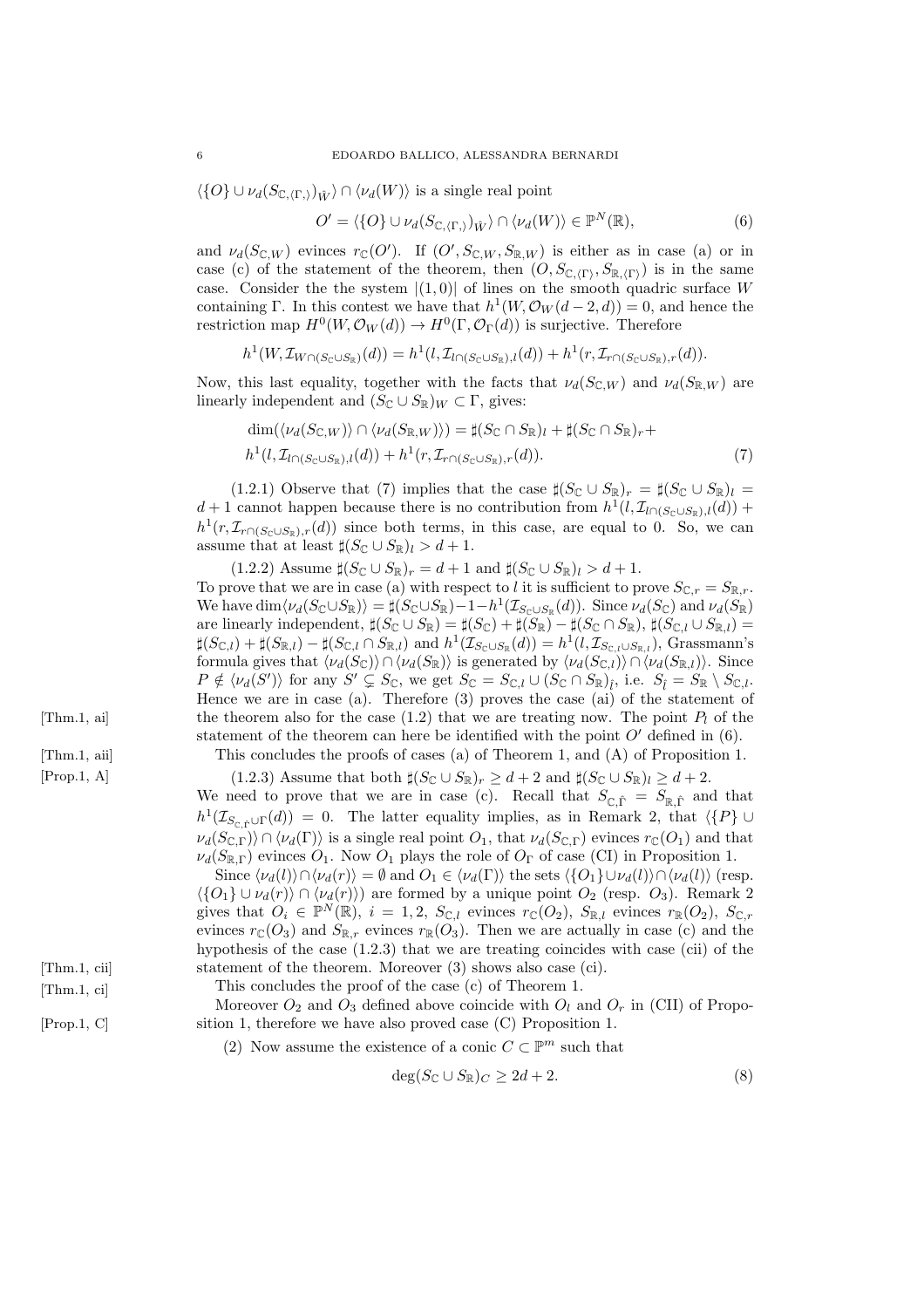Since  $\sharp (S_{\mathbb{C}} \cup S_{\mathbb{R}})$   $\subset \leq 3d - 1 - 2d - 2 \leq d - 1$ , we have  $h^1(\mathcal{I}_{(S_{\mathbb{C}} \cup S_{\mathbb{R}})_{\hat{C}}}(d - 2)) = 0$ . By Lemma, 1 we have

$$
S_{\mathbb{C},\hat{C}} = S_{\mathbb{R},\hat{C}},\tag{9}
$$

the set  $\langle {P} \cup \nu_d(S_{\cap \hat{C}}) \rangle \cap \langle \nu_d(\langle C \rangle) \rangle$ , is a single point:

$$
P' := \langle \{P\} \cup \nu_d(S_{\mathbb{C}, \hat{C}}) \rangle \cap \langle \nu_d(\langle C \rangle) \rangle \tag{10}
$$

and  $\nu_d(S_{\mathbb{C},C})$  evinces  $r_{\mathbb{C}}(P')$ . Moreover, if C is defined over  $\mathbb{R}$ , then  $P' \in \mathbb{P}^N(\mathbb{R})$ and  $\nu_d(S_{\mathbb{R},C})$  evinces  $r_{\mathbb{R}}(P')$ . Hence  $\sharp(S_{\mathbb{C},C}) < \sharp(S_{\mathbb{C}} \cap S_{\mathbb{R}})$ .

 $(2.1)$  Assume that C is smooth. Therefore  $(9)$  proves (bi) of the statement of the theorem in the case where  $C$  is smooth. Since the reduced case is proved above (immediately after the displayed formula  $(3)$ ), we have concluded the proof of  $(bi)$ . [Thm.1, bi]

Moreover the hypothesis (8) coincides with (biii) of the statement of the theorem since  $\sharp(S_{\mathbb{C},C})$  is obviously strictly smaller than  $\sharp(S_{\mathbb{R},C})$ . This concludes (biii). [Thm.1, biii]

The fact that  $\sharp(S_{\mathbb{C},C}) < \sharp(S_{\mathbb{R},C})$  also implies that  $\sharp(S_{\mathbb{R},C}) \geq 5$ . Since each point of  $S_{\mathbb{R}}$  is real, C is real. Remark 2 gives that  $\nu_d(S_{\mathbb{R},C})$  evinces  $r_{\mathbb{R}}(P')$ . Since  $S_{\mathbb{R},C} \subset C$ ,  $\nu_d(S_{\mathbb{R},C})$  also evinces the real symmetric tensor rank of P' with respect to the degree 2d rational normal curve  $\nu_d(C)$ . The point P' defined in (10) plays the role of the point  $P<sub>C</sub>$  appearing in (bii) of the statement of the theorem. Therefore, we have just proved (bii) of Theorem 1 and (B) of Proposition 1. [Thm.1, bii]

We treat the case  $(2.2)$  below for sake of completeness, but we can observe that [Prop.1, B] this concluds the proof of Theorem 1 and Proposition 1.

(2.2) Assume that C is reducible, say  $C = L_1 \cup L_2$  with  $L_1$  and  $L_2$  lines and  $\sharp ((S_{\mathbb{C}} \cup S_{\mathbb{R}})_{L_1}) \geq \sharp ((S_{\mathbb{C}} \cap S_{\mathbb{R}})_{L_2})$ . If  $\sharp ((S_{\mathbb{C}} \cup S_{\mathbb{R}}) \cap (L_2 \setminus L_2 \cap L_1)) \leq d$ , then we proved in step  $(1)$  that we are in case  $(a)$  with respect to the line  $L_1$ . Hence we may assume  $\sharp((S_{\mathbb{C}} \cup S_{\mathbb{R}}) \cap (L_2 \setminus L_2 \cap L_1)) \geq d+1$ . Thus even condition (biv) is satisfied as already remarked above after the displayed formula  $(3)$ .

#### **REFERENCES**

- [1] Allman, E. S., and Rhodes, J. A., Phylogenetic ideals and varieties for the general Markov model, Adv. in Appl. Math., (2008), 127–148,
- [2] E. Ballico, On the typical rank of real bivariate polynomials, arXiv:1204.3161 [math.AG].
- [3] E. Ballico and A. Bernardi, Decomposition of homogeneous polynomials with low rank, arXiv:1003.5157v2 [math.AG], Math. Z. DOI :10.1007/s00209-011-0907-6
- [4] E. Ballico and A. Bernardi, A partial stratification of secant varieties of Veronese varieties via curvilinear subschemes, arXiv:1010.3546v2 [math.AG].
- [5] A. Bernardi, A. Gimigliano and M. Idà, Computing symmetric rank for symmetric tensors. J. Symbolic. Comput. 46 (2011), no. 1, 34–53.
- [6] J. Brachat, P. Comon, B. Mourrain and E. P. Tsigaridas, Symmetric tensor decomposition. Linear Algebra Appl. 433 (2010), no. 11–12, 1851–1872.
- [7] A. Causa and R. Re, On the maximum rank of a real binary form, Annali di Matematica 190 (2011), 55–59 DOI 10.1007/s10231-010-0137-2
- [8] G. Comas and M. Seiguer, On the rank of a binary form, Found. Comp. Math. 11 (2011), no. 1, 65–78.
- [9] Comon, P., Independent Component Analysis, Higher Order Statistics, Elsevier, J-L. Lacoume, Amsterdam, London, (1992), 29–38.
- [10] P. Comon and G. Ottaviani, On the typical rank of real binary forms, Linear and Multilinear Algebra DOI: 10.1080/03081087.2011.624097
- [11] P. Comon, G. H. Golub, L.-H. Lim and B. Mourrain, Symmetric tensors and symmetric tensor rank, SIAM J. Matrix Anal. 30 (2008) 1254–1279.
- [12] A. Couvreur, The dual minimum distance of arbitrary dimensional algebraic-geometric codes, J. Algebra 350 (2012), no. 1, 84–107.